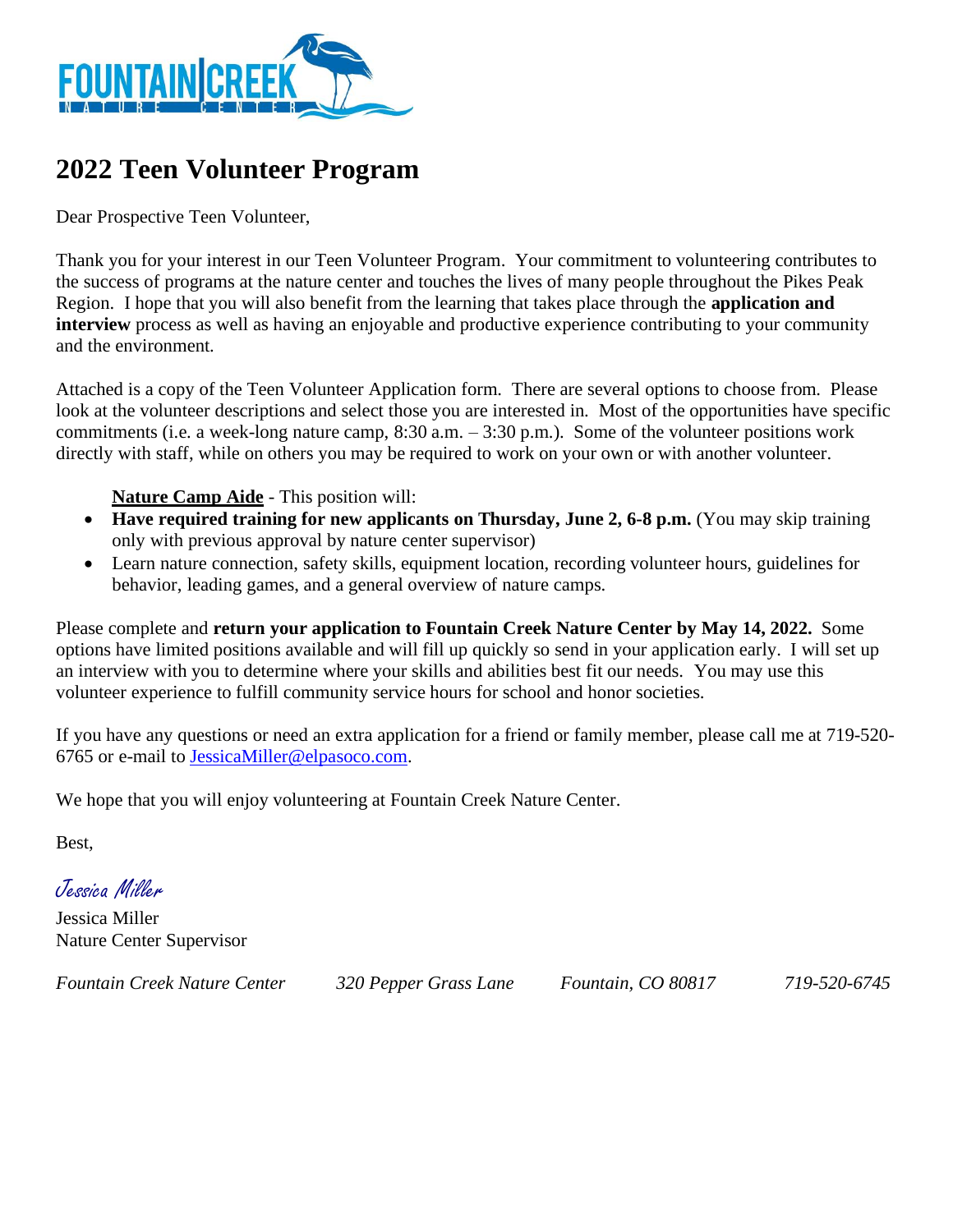## **Fountain Creek Nature Center Teen Volunteer Application**

| <b>Return application to:</b><br>Teen Volunteer Program<br><b>Fountain Creek Nature Center</b><br>320 Pepper Grass Lane<br>Fountain, CO 80817 |                  | Questions? Call the nature center at 719-520-6745. |                                       |
|-----------------------------------------------------------------------------------------------------------------------------------------------|------------------|----------------------------------------------------|---------------------------------------|
|                                                                                                                                               |                  |                                                    |                                       |
|                                                                                                                                               |                  |                                                    |                                       |
|                                                                                                                                               |                  |                                                    |                                       |
|                                                                                                                                               |                  | Current age:  Sex: M   F                           |                                       |
| Date of Birth: Month $\frac{1}{\sqrt{2\pi}}$ / Day $\frac{1}{\sqrt{2\pi}}$ / Year $\frac{1}{\sqrt{2\pi}}$                                     |                  |                                                    | Grade completed at end of school year |
| How did you or your parents hear about this volunteer program? School _____ Newspaper _____ TV _____ Radio ____                               |                  |                                                    |                                       |
| Parent or Guardian Must Complete This Medical & Emergency Information:                                                                        |                  |                                                    |                                       |
| In case of emergency notify:                                                                                                                  |                  |                                                    |                                       |
|                                                                                                                                               |                  |                                                    |                                       |
| Address (if different from above)                                                                                                             | $\sum_{i=1}^{n}$ |                                                    | 7in Code                              |

| Address (if different from above)                                                                                     |              | City       | Zip Code |
|-----------------------------------------------------------------------------------------------------------------------|--------------|------------|----------|
| Home Phone                                                                                                            | Work Phone - | Cell Phone |          |
| Other emergency contacts (include name, relationship and phone):                                                      |              |            |          |
| Please indicate any physical concerns you have about your child's participation such as allergies, limitations, etc.: |              |            |          |

\_\_\_\_\_\_\_\_\_\_\_\_\_\_\_\_\_\_\_\_\_\_\_\_\_\_\_\_\_\_\_\_\_\_\_\_\_\_\_\_\_\_\_\_\_\_\_\_\_\_\_\_\_\_\_\_\_\_\_\_\_\_\_\_\_\_\_\_\_\_\_\_\_\_\_\_\_\_\_\_\_\_\_\_\_\_\_\_\_\_\_\_\_\_\_\_\_\_\_

In case of emergency, I understand and agree that every effort will be made to notify my emergency contacts. In the event that they cannot be reached, I hereby give permission to park staff to secure treatment for my child. I consent to emergency transportation, if necessary. Parent/Guardian Signature \_\_\_\_\_\_\_\_\_\_\_\_\_\_\_\_\_\_\_\_\_\_\_\_\_\_\_\_\_\_\_\_\_\_\_\_\_\_\_\_\_\_\_\_\_\_ Date \_\_\_\_\_\_\_\_\_\_\_\_\_\_\_\_\_\_\_\_\_\_\_

**Informed Consent and Release**

THE UNDERSIGNED PERSON (Volunteer) hereby acknowledges intent to volunteer for the El Paso County Parks. The Volunteer freely and unconditionally waives and releases El Paso County (County) and any and all of its elected officials, employees, representatives and agents and their successors from all liability related to the Volunteer, his personal representatives, assigned heirs, and next of kin for any and all loss or damage and any resulting claims of demands due to injury to the person or property or death of the Volunteer, whether caused by the negligence of the County or otherwise. The Volunteer further agrees to defend, indemnify, and hold the County harmless from and against any and all liabilities, demands, claims, damages, suits, judgments and decrees, and court awards including costs, expenses and attorneys' fees, on account of injuries to or death of any person or persons or damage to any property arising out of or related to the Volunteer's intentional or negligent acts, errors or omissions for the duration of the Volunteer's participation. This release is binding upon the Volunteer's heirs, executors, administrators, agents, liability insurers and assignees, and shall be interpreted in accordance with Colorado law. The Volunteer represents that he / she is covered by worker's compensation insurance or adequate medical insurance. The Volunteer understands that he / she is not an employee of El Paso County, its agents or Departments, and agrees that he / she will not receive any compensation or benefit nor be eligible for any coverage under the Colorado Workers' Compensation Act. I or my Parent/guardian also authorizes and consents to the use of participant's name and/or picture in television, newsprint, advertisement or other media.

\_\_\_\_\_\_\_\_\_\_\_\_\_\_\_\_\_\_\_\_\_\_\_\_\_\_\_\_\_\_\_\_\_\_\_\_\_\_\_\_\_\_\_\_\_\_\_\_\_ \_\_\_\_\_\_\_\_\_\_\_\_\_\_\_\_\_\_\_\_\_\_\_\_\_\_\_\_\_\_\_\_\_\_\_

\_\_\_\_\_\_\_\_\_\_\_\_\_\_\_\_\_\_\_\_\_\_\_\_\_\_\_\_\_\_\_\_\_\_\_\_\_\_\_\_\_\_\_\_\_\_\_\_\_ \_\_\_\_\_\_\_\_\_\_\_\_\_\_\_\_\_\_\_\_\_\_\_\_\_\_\_\_\_\_\_\_\_\_\_\_

Applicant's Signature Date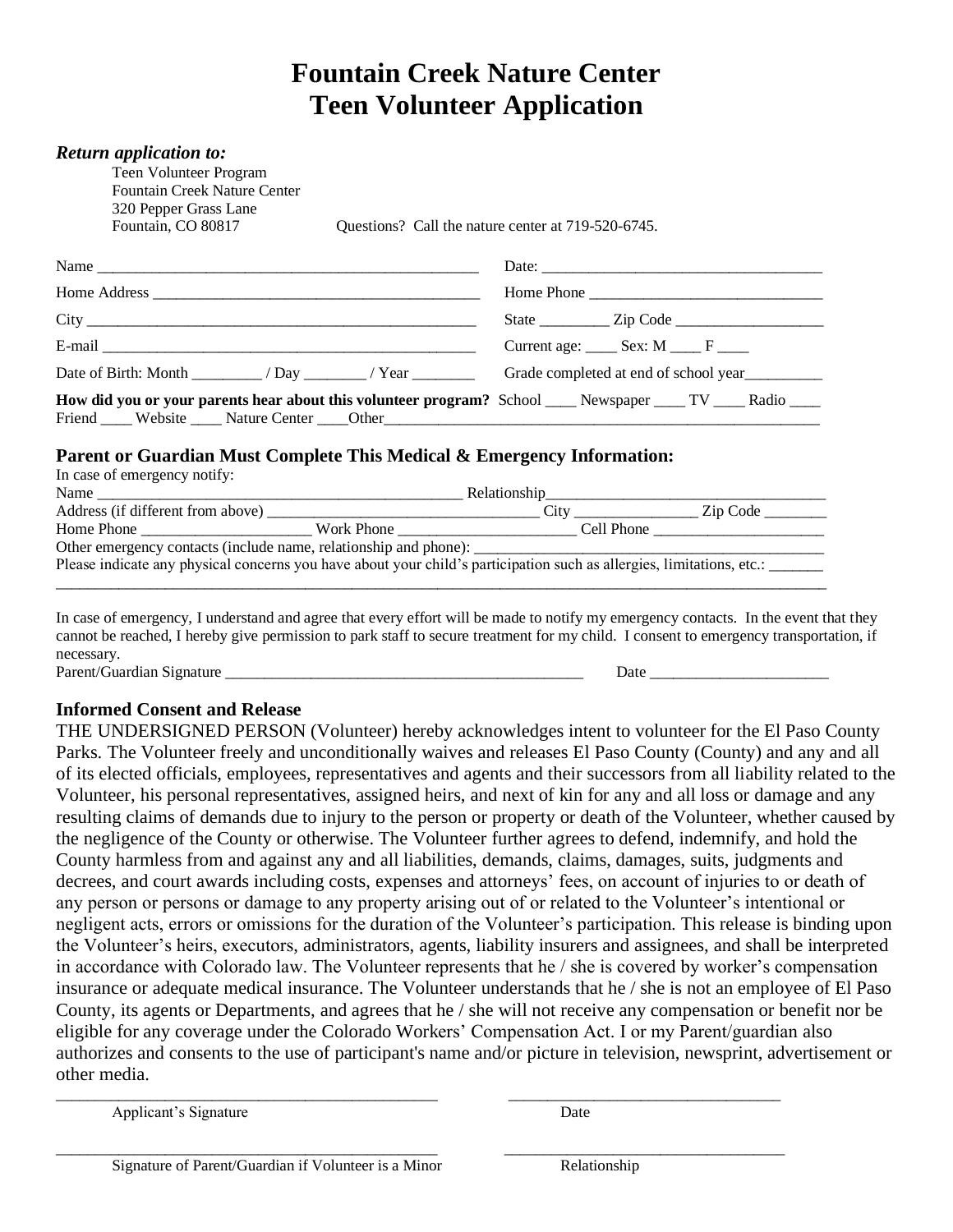## The <code>following</code> is a list of our Teen <code>Volunteer</code> positions. Check the ones of greatest interest and mark with a 1<sup>st</sup>, 2<sup>nd</sup> & 3<sup>rd</sup> choice.

- **Junior Camp Aide** Summer Camps: Must be 14 years old. Work with nature center staff during a week-long nature camp for children entering  $1^{st}$  -  $5^{th}$  grades. Teen Aides assist with all aspects of camp (i.e. crafts, games, hikes, supervision) and need to be available from 8:30 a.m.  $-3:30$  P.M., Monday thru Friday. **Required training is June 2, 6:00-8:00 p.m.**
	- \_\_\_\_\_\_ June 6-10
	- \_\_\_\_\_\_ June 13-17 at Fox Run Regional Park (option to carpool with staff from FCNC)
	- \_\_\_\_\_\_ June 24-July 1
	- \_\_\_\_\_\_ August 1-5

## • **Special Event Aide / Stewardship**

- \_\_\_\_\_\_ April 16: Chocolate Bunny Egg Hunt
- \_\_\_\_\_\_\_ May 7: Family Fun Day
- \_\_\_\_\_\_ September 24: Creek Week Kickoff
- \_\_\_\_\_\_ October 29: Pumpkin Carving Party and Jack-o-Lantern Trail
- **December 10 & 17: Nature Hike w/Santa & holiday activities**

**Please answer the following questions:** Attach additional pages if needed. Teens must complete the following in his/her own handwriting. Use the back if necessary.

\_\_\_\_\_\_\_\_\_\_\_\_\_\_\_\_\_\_\_\_\_\_\_\_\_\_\_\_\_\_\_\_\_\_\_\_\_\_\_\_\_\_\_\_\_\_\_\_\_\_\_\_\_\_\_\_\_\_\_\_\_\_\_\_\_\_\_\_\_\_\_\_\_\_\_\_\_\_\_\_\_\_\_\_\_\_\_\_\_\_\_\_\_\_

\_\_\_\_\_\_\_\_\_\_\_\_\_\_\_\_\_\_\_\_\_\_\_\_\_\_\_\_\_\_\_\_\_\_\_\_\_\_\_\_\_\_\_\_\_\_\_\_\_\_\_\_\_\_\_\_\_\_\_\_\_\_\_\_\_\_\_\_\_\_\_\_\_\_\_\_\_\_\_\_\_\_\_\_\_\_\_\_\_\_\_\_\_\_\_\_\_\_

\_\_\_\_\_\_\_\_\_\_\_\_\_\_\_\_\_\_\_\_\_\_\_\_\_\_\_\_\_\_\_\_\_\_\_\_\_\_\_\_\_\_\_\_\_\_\_\_\_\_\_\_\_\_\_\_\_\_\_\_\_\_\_\_\_\_\_\_\_\_\_\_\_\_\_\_\_\_\_\_\_\_\_\_\_\_\_\_\_\_\_\_\_\_\_\_\_\_

\_\_\_\_\_\_\_\_\_\_\_\_\_\_\_\_\_\_\_\_\_\_\_\_\_\_\_\_\_\_\_\_\_\_\_\_\_\_\_\_\_\_\_\_\_\_\_\_\_\_\_\_\_\_\_\_\_\_\_\_\_\_\_\_\_\_\_\_\_\_\_\_\_\_\_\_\_\_\_\_\_\_\_\_\_\_\_\_\_\_\_\_\_\_

\_\_\_\_\_\_\_\_\_\_\_\_\_\_\_\_\_\_\_\_\_\_\_\_\_\_\_\_\_\_\_\_\_\_\_\_\_\_\_\_\_\_\_\_\_\_\_\_\_\_\_\_\_\_\_\_\_\_\_\_\_\_\_\_\_\_\_\_\_\_\_\_\_\_\_\_\_\_\_\_\_\_\_\_\_\_\_\_\_\_\_\_\_\_\_\_\_\_

\_\_\_\_\_\_\_\_\_\_\_\_\_\_\_\_\_\_\_\_\_\_\_\_\_\_\_\_\_\_\_\_\_\_\_\_\_\_\_\_\_\_\_\_\_\_\_\_\_\_\_\_\_\_\_\_\_\_\_\_\_\_\_\_\_\_\_\_\_\_\_\_\_\_\_\_\_\_\_\_\_\_\_\_\_\_\_\_\_\_\_\_\_\_\_\_\_\_

\_\_\_\_\_\_\_\_\_\_\_\_\_\_\_\_\_\_\_\_\_\_\_\_\_\_\_\_\_\_\_\_\_\_\_\_\_\_\_\_\_\_\_\_\_\_\_\_\_\_\_\_\_\_\_\_\_\_\_\_\_\_\_\_\_\_\_\_\_\_\_\_\_\_\_\_\_\_\_\_\_\_\_\_\_\_\_\_\_\_\_\_\_\_

\_\_\_\_\_\_\_\_\_\_\_\_\_\_\_\_\_\_\_\_\_\_\_\_\_\_\_\_\_\_\_\_\_\_\_\_\_\_\_\_\_\_\_\_\_\_\_\_\_\_\_\_\_\_\_\_\_\_\_\_\_\_\_\_\_\_\_\_\_\_\_\_\_\_\_\_\_\_\_\_\_\_\_\_\_\_\_\_\_\_\_\_\_\_\_\_\_\_

\_\_\_\_\_\_\_\_\_\_\_\_\_\_\_\_\_\_\_\_\_\_\_\_\_\_\_\_\_\_\_\_\_\_\_\_\_\_\_\_\_\_\_\_\_\_\_\_\_\_\_\_\_\_\_\_\_\_\_\_\_\_\_\_\_\_\_\_\_\_\_\_\_\_\_\_\_\_\_\_\_\_\_\_\_\_\_\_\_\_\_\_\_\_\_\_\_\_

1. Have you volunteered at Fountain Creek Nature Center before? Yes \_\_\_\_ No \_\_\_\_

If yes, what new opportunities are you looking forward to?

2. Why do you want to volunteer with Fountain Creek Nature Center?

3. Name/list two strengths that you have that you feel would be a benefit to the position you are applying for: